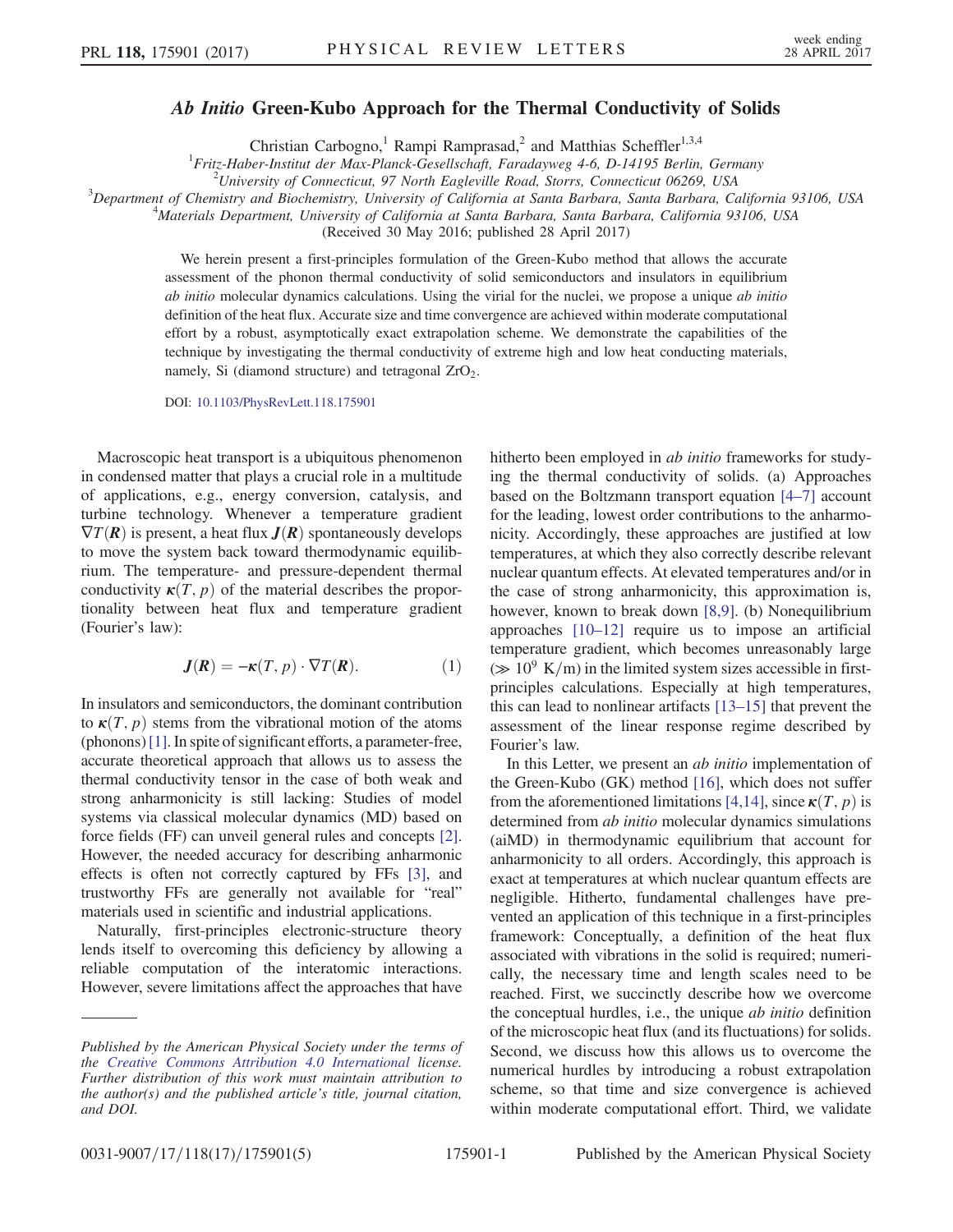our formalism and demonstrate its wide applicability by investigating the thermal conductivity of Si (diamond structure), which has a especially high thermal conductivity, and tetragonal  $ZrO<sub>2</sub>$  (P4<sub>2</sub>/nmc), which has a very low thermal conductivity. This starkly different behavior is due to being particularly harmonic (Si) and anharmonic  $(ZrO<sub>2</sub>)$ , respectively.

<span id="page-1-0"></span>For a given pressure  $p$ , volume V, and temperature T, the fluctuation-dissipation theorem, which is the only assumption entering the GK formula, relates the Cartesian components  $\alpha\beta$  of the thermal conductivity tensor,

$$
\kappa_{\alpha\beta}(T,p) = \frac{V}{k_B T^2} \lim_{\tau \to \infty} \int_0^{\tau} \langle G[J]_{\alpha\beta}(\tau') \rangle_{(T,p)} d\tau', \quad (2)
$$

<span id="page-1-1"></span>to the time-(auto)correlation functions,

$$
G[\mathbf{J}]_{\alpha\beta}(\tau) = \lim_{t_0 \to \infty} \frac{1}{t_0} \int_0^{t_0 - \tau} J_{\alpha}(t) J_{\beta}(t + \tau) dt, \qquad (3)
$$

of the heat flux  $J(t)$ . In Eq. [\(2\)](#page-1-0),  $k_B$  is the Boltzmann constant and  $\langle \cdot \rangle_{(T,p)}$  denotes an ensemble average that is performed by averaging over multiple correlation functions  $G[J]_{\alpha\beta}(\tau)$ , which are individually computed from different MD trajectories (time span  $t_0$ , microcanonical ensemble [\[17\]\)](#page-4-8) using Eq.  $(3)$ .

First, the GK method requires a consistent definition of the heat flux  $J(t)$ . Common FF-based formalisms [\[17](#page-4-8)–19] achieve such a definition by partitioning the total, i.e., kinetic and potential, energy of the system  $E = \sum_{i} E_i$  into contributions  $E_I$  associated with the individual atoms I. Using their positions  $\mathbf{R}_I$ , the energy density associated with the nuclei is  $e(\mathbf{R}) = \sum_{I} E_{I} \delta(\mathbf{R} - \mathbf{R}_{I})$ , with the Delta distribution  $\delta(R)$ . With this subdivision, the integration of the continuity equation  $\partial e(\mathbf{R}, t)/\partial t + \nabla \cdot \mathbf{j}(\mathbf{R}, t) = 0$  for the heat flux density  $j(R, t)$  reveals that the total heat flux,

$$
J(t) = \frac{1}{V} \frac{d}{dt} \sum_{I} R_{I} E_{I},
$$
\n(4)

<span id="page-1-2"></span>is related to the motion of the energy barycenter. Conceptually, the required partitioning is straightforward for FFs and challenging in a first-principles framework [\[20,21\]](#page-4-9), but in neither of the cases unique [\[21,22\]](#page-4-10). Using a combined nuclear and electronic energy density, Marcolongo, Umari, and Baroni recently proposed a nonunique formulation of the heat flux and used it to study the convective heat flux in liquids from first principles [\[21\]](#page-4-10). However, their approach is numerically unsuitable for the conductive thermal transport in solids, which features much longer lifetimes and mean free paths. We overcome this limitation by disentangling the different contributions to the heat flux and thus finding a unique definition for the conductive heat flux in solids. In turn, this allows us to establish a link to the quasiparticle (phonon) picture of heat transport and thus to overcome finite time and size effects, as described in the second part of this Letter.

For this purpose, we perform the time derivative in Eq. [\(4\)](#page-1-2) analytically [\[17,18\]:](#page-4-8)

$$
J(t) = \underbrace{\frac{1}{V} \sum_{I} \dot{R}_{I} E_{I}}_{J_{c}(t)} + \underbrace{\frac{1}{V} \sum_{I} R_{I} E_{I}}_{J_{v}(t)}.
$$
 (5)

The first term  $J_c(t)$ , which describes convective contributions to the heat flux, requires an energy partitioning scheme, but gives no contributions to the conductivity tensor in solids [\[22\]](#page-4-11), as mass transport is negligible. Conversely, the dominant virial or conductive term  $J_{\nu}(t)$  does not require an ad hoc partitioning of the energy E. Only derivatives of the energy  $E_I$  enter  $J_v(t)$ , so that the forces  $F_I = -\partial U/\partial R_I$ , i.e., the gradients of the potential-energy surface  $U$ , naturally disentangle the individual atomic contributions in a unique fashion—both in FF and *ab initio* frameworks. By rewriting the individual contributions in terms of relative distances  $R_{IJ} = R_I - R_J$ , we get a definition of the virial flux that is compatible with periodic boundary conditions:

<span id="page-1-3"></span>
$$
\mathbf{J}_{v}(t) = -\frac{1}{V} \sum_{I,J} (\mathbf{R}_{I} - \mathbf{R}_{J}) (\nabla_{\mathbf{R}_{IJ}} U) \cdot \dot{\mathbf{R}}_{I}
$$

$$
= \sum_{I} \sigma_{I} \cdot \dot{\mathbf{R}}_{I}. \tag{6}
$$

As discussed in the detailed derivation provided in the Supplemental Material [\[23\],](#page-4-12) the latter notation highlights that the terms in  $J_{v}(t)$  are the individual atomic contributions  $\sigma_I$  to the stress strensor  $\sigma = \sum_I \sigma_I$ .

In density-functional theory (DFT), the potential-energy surface

$$
U = E^{\text{DFT}} + \frac{1}{2} \sum_{I,J \neq I} \frac{Z_I Z_J}{|\mathbf{R}_I - \mathbf{R}_J|}
$$
(7)

<span id="page-1-4"></span>is given by the total energy  $E^{DFT}$  of the electrons with their ground-state density  $n(r)$  plus the electrostatic repulsion between the nuclei with charges  $Z_I$ . Use of the Hellman-Feynman theorem leads to a definition for the Cartesian components  $\alpha\beta$  of the virials for the individual nuclei [\[29\]](#page-4-13),

$$
\sigma_I^{\alpha\beta} = -\frac{Z_I}{V} \bigg( \int dr n(r) \frac{(r^{\alpha} - R_I^{\alpha})(r^{\beta} - R_I^{\beta})}{|r - R_I|^3} - \frac{1}{2} \sum_{J \neq I} Z_J \frac{(R_J^{\alpha} - R_I^{\alpha})(R_J^{\beta} - R_I^{\beta})}{|R_J - R_I|^3} \bigg),
$$
(8)

whereby all electronic contributions stem from the interaction with the ground-state electron density  $n(r)$ . In turn, this enables a straightforward and unique evaluation of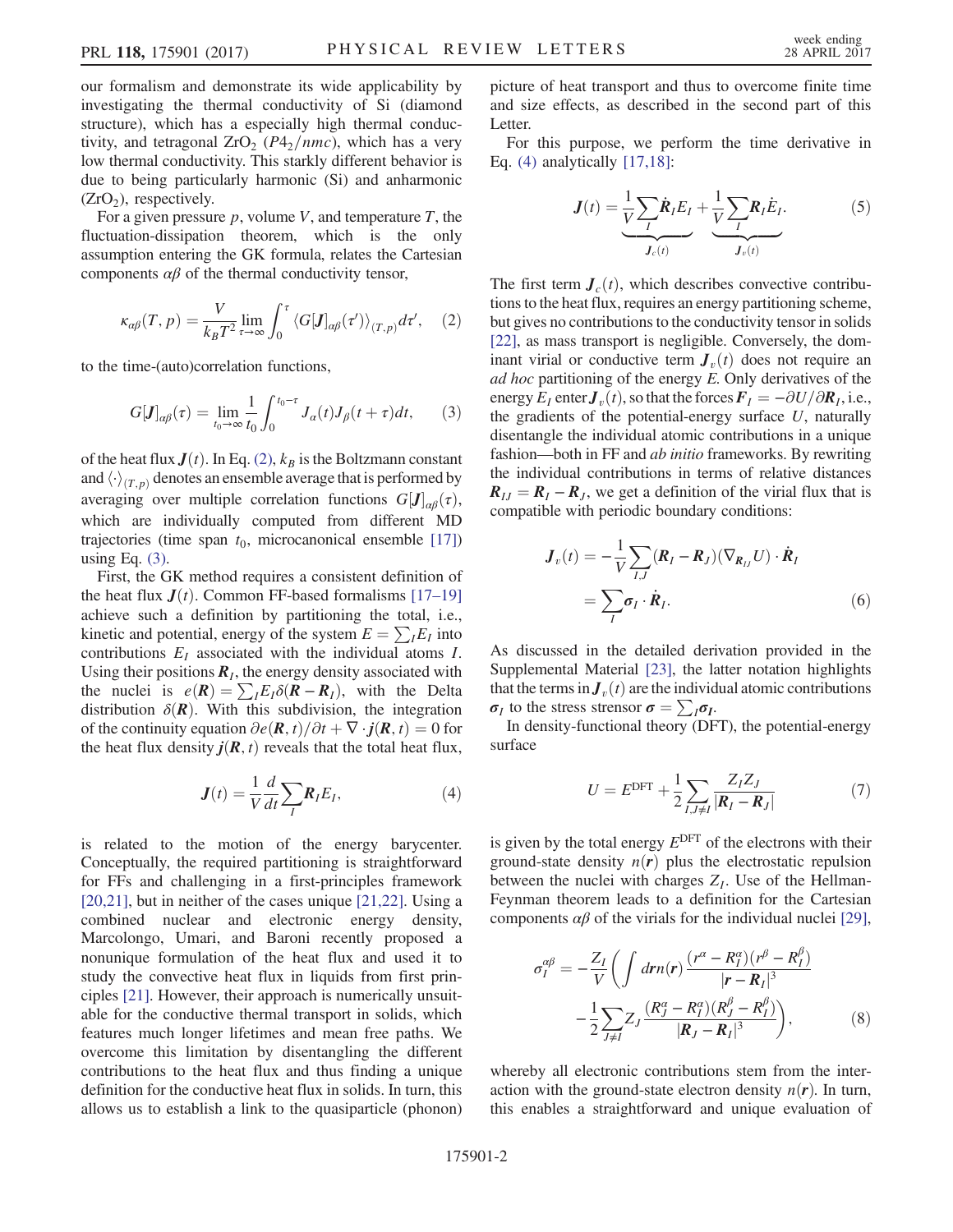$J_{\nu}(t)$  using Eq. [\(6\)](#page-1-3), since neglecting the convective term  $J_c(t)$  from the beginning allows us to integrate out the internal electronic contributions to the heat flux (see Supplemental Material [\[23\]\)](#page-4-12). This also holds true in our practical implementation of the virial and the analytical stress tensor [\[30\]](#page-4-14), since Pulay terms and alike that can arise can again be associated to individual atoms. Since both Eqs. [\(6\)](#page-1-3) and [\(8\)](#page-1-4) are exact and nonperturbative, evaluating  $J_{\nu}(t)$  along the *ab initio* trajectory accounts for the full anharmonicity.

To validate our implementation of the proposed approach in the all-electron, numeric atomic orbital electronic structure code FHI-aims [\[31\],](#page-4-15) we compare the heat flux autocorrelation function (HFACF) computed from first principles  $G[\mathbf{J}_v]$ with the respective harmonic HFACF  $G[J_v^{\text{ha}-R}]$  by evaluating the approximate virial heat flux  $J_v^{\text{ha}-R}(t)$  using the harmonic force constants  $\Phi_{IJ}^{\alpha\beta} = \frac{\partial^2 U}{\partial R_I^{\alpha} \partial R_J^{\beta}}$ . In the harmonic approximation, the virials

<span id="page-2-0"></span>
$$
(\sigma_I^{\alpha\beta})^{\text{ha}-R} = \frac{1}{2V} \sum_{J \neq I} \Phi_{IJ}^{\alpha\beta} (\Delta R_I^{\alpha} - \Delta R_J^{\alpha})(R_I^{\beta} - R_J^{\beta}) \quad (9)
$$

depend only on the positions and displacements from equilibrium  $\Delta R_l = R_l - R_l^{\text{eq}}$  [\[8\]](#page-4-4), so that  $J_v^{\text{ha}-R}(t)$  can be evaluated using Eqs. [\(6\)](#page-1-3) and [\(9\)](#page-2-0) along the exact same firstprinciples trajectory used to compute  $J_\nu(t)$ . As an example, Fig. [1](#page-2-1) shows such a comparison:  $G[J_v]$  and  $G[J_v^{\text{ha}-R}]$  closely resemble each other and become equal for large time lags  $\tau$ , which demonstrates the validity of the introduced firstprinciples definition of the heat flux and its applicability in ab initio GK calculations.

<span id="page-2-1"></span>

FIG. 1. Early (a) and late (b) decay of the heat flux autocorrelation function (HFACF) of silicon computed in a 64-atom supercell with DFT LDA at a temperature of 960 K (trajectory length  $\sim$ 207 ps). The green line  $(G[J_v])$  employs the virial *ab initio* heat flux  $J_{v}(t)$  that incorporates all anharmonic effects, whereas the blue and orange lines show the HFACFs  $G[J_v^{\text{ha}-R}]$ and  $G[J_v^{\text{ha}-q}]$  for approximate heat fluxes computed for the exact same trajectory, but imposing the harmonic approximation, i.e., using  $J_v^{\text{ha}-R}(t)$  and  $J_v^{\text{ha}-q}(t)$  defined via Eqs. [\(9\)](#page-2-0) and [\(10\),](#page-2-2) respectively.

However, Fig. [1](#page-2-1) also neatly exemplifies the severe computational challenges of such first-principle GK simulations: Because of the limited time scales accessible in aiMD runs, thermodynamic fluctuations dominate the HFACF, which in turn prevents a reliable and numerically stable assessment of the thermal conductivity via Eq. [\(2\)](#page-1-0). Furthermore, achieving convergence with respect to system size is numerically even more challenging, as classical MD studies based on FFs [\[15,22\]](#page-4-16) have shown, so that ab initio GK simulations of solids appear to be computationally prohibitively costly. However, as we will show below, the computational effort can be reduced by several orders of magnitude by a correct extrapolation technique employing a proper interpolation in reciprocal space.

<span id="page-2-2"></span>For this purpose, we first note that in the harmonic approximation the HFACF can be equivalently [\[8\]](#page-4-4) evaluated in reciprocal space using the heat flux definition in the phonon picture [\[32\]:](#page-4-17)

$$
\boldsymbol{J}_{v}^{\text{ha}-\boldsymbol{q}}(t) = \frac{1}{V} \sum_{s\boldsymbol{q}} E_{s}(\boldsymbol{q}, t) \boldsymbol{v}_{s}(\boldsymbol{q}). \tag{10}
$$

Here, the sum goes over all reciprocal space points  $q$ commensurate with the chosen supercell;  $v_s(q)$  are the group velocities of the phonon modes s with frequencies  $\omega_s(q)$ , which are obtained by Fourier transforming and diagonalizing the mass-scaled force constant matrix  $\Phi_{IJ}^{\alpha\beta}$ introduced in Eq. [\(9\).](#page-2-0) The time-dependent contribution  $E_s(\boldsymbol{q}, t)$  of each phonon mode to the total energy can be extracted from the MD trajectory using the techniques described in Ref. [\[32\]](#page-4-17) (see Supplemental Material [\[23\]](#page-4-12)). Accordingly, we can reformulate the HFACF as  $\hat{G} = G[J_v] - G[J_v^{\text{ha}-R}] + G[J_v^{\text{ha}-q}]$ . For fully time and size converged calculations,  $\hat{G}$  equals  $G[J_v]$ ; for undercon-verged calculations (cf. Fig. [1](#page-2-1)),  $\hat{G}$  exhibits significantly less thermodynamic fluctuations, since the phases of the individual modes do not enter  $E_s(\boldsymbol{q}, t)$  and thus the phases also do not enter the heat flux definition  $J_v^{\text{ha}-q}$  given in Eq. [\(10\).](#page-2-2)

Even more importantly, this formalism enables a straightforward size extrapolation by extending the sum over (the finite number of commensurate) reciprocal space points  $q$  in Eq. [\(10\)](#page-2-2) to a denser grid. The required frequencies  $\omega_s(q')$  and group velocities  $v_s(q')$  can be determined on arbitrary  $q'$  points that are not commensurate with the supercell by Fourier interpolating the force constants  $\Phi_{IJ}^{\alpha\beta}$  [\[33\]](#page-4-18). In the same spirit, we introduce the dimensionless quantity

$$
\Delta E_s(\boldsymbol{q},\tilde{t}) = \frac{E_s(\boldsymbol{q},t=\tilde{t}/\omega_s(\boldsymbol{q})) - \langle E_s(\boldsymbol{q}) \rangle}{\langle E_s(\boldsymbol{q}) \rangle},\quad(11)
$$

which accounts for the fact that the equilibrium fluctuations of the mode-specific total energies are proportional to their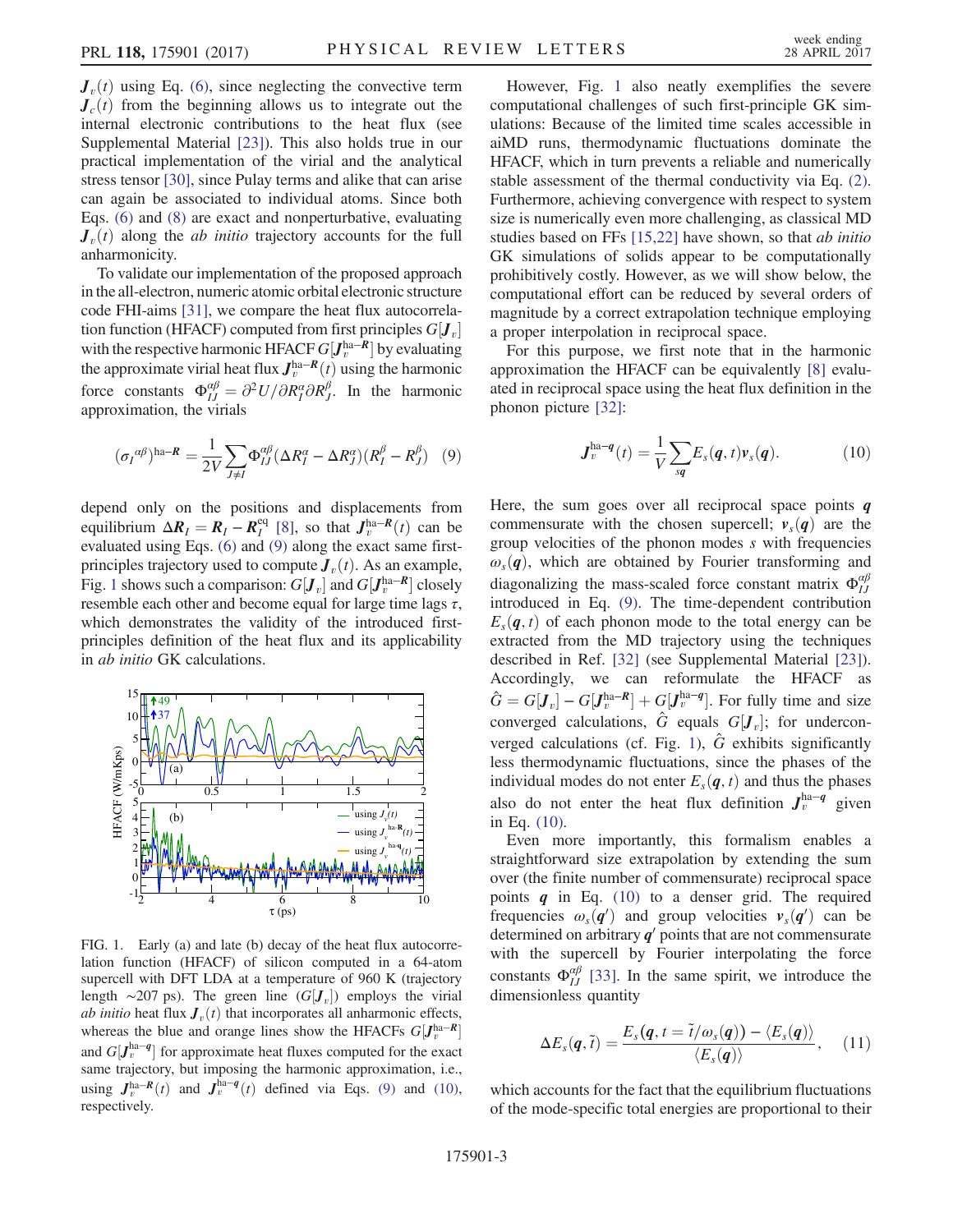<span id="page-3-0"></span>

FIG. 2. Thermal conductivity  $\kappa_{\alpha\alpha}$  of Si at 300 and 1000 K computed with the Tersoff FF. Values extrapolated (left: in time; right: in time and size) with our aiGK method are denoted by circles, whereas the dashed lines show the values resulting from a brute-force evaluation of  $G[J_v]$  using only  $J_v$ , i.e., without any extrapolation. 6912 q points corresponding to a  $12 \times 12 \times 12$ cubic supercell were used for the size extrapolation in the righthand plot.

equilibrium value  $\langle E_s(q) \rangle = k_B T$  and that the natural time scale  $\tilde{t}$  of each mode is determined by its frequency  $\omega_s(q)$ . By these means, we account for the typically observed  $1/\omega^2$  dependence [\[34\]](#page-4-19) of the phonon lifetimes [\[7,35\]](#page-4-20) so that the respective ACFs  $G[\Delta E_s(\boldsymbol{q},\tilde{t})]$  become comparable and can be accurately interpolated in  $q$  space (see Supplemental Material [\[23\]\)](#page-4-12).

We validate this approach by applying it to the FF simulation of Si based on the Tersoff potential, which is known to be particularly challenging to convergence [\[15,22\]](#page-4-16). As shown in Fig. [2](#page-3-0) for 300 and 1000 K, the proposed interpolation yields remarkable improvements with respect to size and time convergence: Figure  $2(a)$ shows the dependence of  $\kappa$  on the trajectory length, while Fig. [2\(b\)](#page-3-0) shows the dependence of  $\kappa$  on the supercell size. Compared to traditional brute-force GK simulations, we achieve reliable values for  $\kappa$  with sizes as small as 64 atoms and with trajectory lengths as short as 200 ps. This translates into a computational speed-up of more than 3 orders of magnitude, which in turn enables ab initio Green-Kubo calculations (aiGK) with reasonable numerical effort.

Next, we apply our aiGK technique to compute the temperature-dependent thermal conductivity of Si (64-atom cell) and tetragonal  $ZrO<sub>2</sub>$  (96-atom cell) both for the LDA (local-density approximation) and PBEsol (Perdew-Burke-Ernzerhof exchange-correlation functional for solids) functional. Six trajectories with a duration of 200 ps were used for each data point. In both cases (cf. Fig. [3\)](#page-3-1), we obtain good agreement with experimental data [\[35](#page-4-21)–38]. For Si, we note that our aiGK extrapolation technique is responsible for up to 50% of  $\kappa$ , especially at low temperatures. Conversely, the thermal conductivities for  $ZrO<sub>2</sub>$  are mostly size and time converged within the aiMD regime, so that

<span id="page-3-1"></span>

FIG. 3. Thermal conductivity  $\kappa_{\alpha\alpha}$  computed using our aiGK method for Si (LDA green and PBEsol orange triangles) and tetragonal  $ZrO<sub>2</sub>$  (LDA, red squares; PBEsol, blue diamonds). Lattice expansion using the quasiharmonic approximation and the tetragonal-cubic phase transition in  $ZrO<sub>2</sub>$  [\[39\]](#page-4-22) are taken into account. Tabulated values of  $\kappa$  are listed in the Supplemental Material [\[23\]](#page-4-12). Black circles denote experimental results for single crystals (or extrapolated to this limit) compiled from Refs. [\[35](#page-4-21)–38]. The lines are generated by fitting the data with  $\kappa(T) = a + b/T^c$ .

corrections stemming from the extrapolation are always smaller than 10%. As the accumulated thermal conductivities in Fig. [4](#page-3-2) show, the reason for this behavior is the exceptionally low phonon lifetimes or short mean free paths in  $ZrO<sub>2</sub>$ . Interestingly, we can trace back this behavior to the peculiar, very anharmonic dynamics of zirconia at elevated temperatures. Under such thermodynamic conditions, the oxygen atoms and the lattice tetragonality spontaneously reorient along a different Cartesian direction in a switching mechanism [\[39\].](#page-4-22) These switches between different local minima of the potential-energy surface constitute a severe violation of the harmonic approximation, given that the dynamics no longer evolves around one minimum. This is also reflected in the respective

<span id="page-3-2"></span>

FIG. 4. Accumulated thermal conductivity versus mean free path for Si (Tersoff and DFT LDA) and  $ZrO<sub>2</sub>$  (DFT PBEsol) at different temperatures.